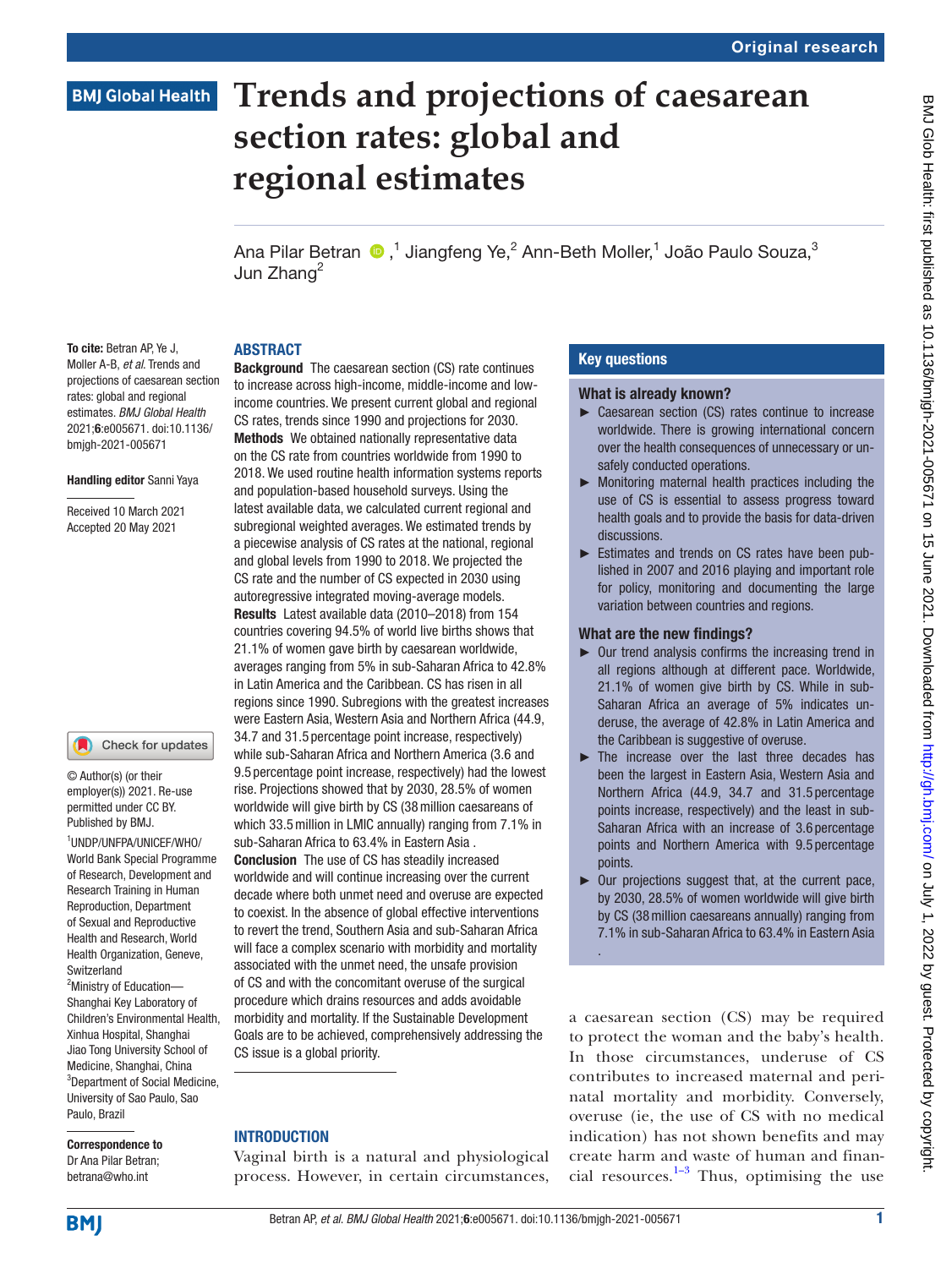#### Key questions

#### What do the new findings imply?

- $\blacktriangleright$  In the absence of global effective interventions to revert the trend, regions like Southern Asia and sub-Saharan Africa will face a complex scenario with morbidity and mortality associated with the unmet need, the unsafe provision of CS and with the concomitant overuse of the surgical procedure which drains resources and adds avoidable morbidity and mortality.
- ► If the sustainable development goals are to be achieved within the next decade, comprehensively addressing the CS issue is a global priority.
- $\triangleright$  Given the continuing increase in the use of CS globally, the persistent inequalities among countries and the unknown consequences, routine global monitoring of CS should remain a priority to generate awareness and advocate for appropriate, evidence based, and respectful care during pregnancy and childbirth.
- ► Monitoring within country variation is also crucial and policymakers should consider the use of monitoring strategies and systems such as the Robson classification to evaluate trends on CS rates and maternal and infant outcomes in a more action-oriented and meaningful manner.

of CS is of global concern and a challenge in public health.<sup>45</sup>

In this context, many countries face a double burden related to CS (ie, unmet need of CS coupled with CS provided unsafely) while others, mostly due to inequity in health, face a triple burden (ie, the double burden that affects a fraction of the population is aggravated by overuse of CS in other fraction of the population). $67$  Considering the prospects of significant population growth in countries affected by the double and triple burden, it could be anticipated that the overuse of CS, unsafe provision of CS and unmet need of CS may emerge as an obstacle to achieve the Sustainable Development Goals (SDGs) in 2030.

Global and regional estimates on the use of CS have been published previously to monitor improvements and changes towards global health targets.<sup>6  $\frac{8}{3}$ </sup> We set up to update these previous estimates and generate projections for 2030 within the time frame for achieving the SDGs[.9](#page-7-3) Based on these projections, policy-makers and other stakeholders could develop measures to mitigate the burden of unmet need of CS, overuse of CS and unsafe CS.

#### **METHODS**

#### Source of caesarean section rates at national level

We defined the rate of CS as a percentage calculated by dividing the number of caesarean births over the total number of live births in a given year.<sup>6 8</sup> We searched to identify national-level data on CS rates which were derived from two main sources: (1) routine health information system reports from ministries of health (MoH) or national statistics offices (NSO) and (2) populationbased household surveys such as the Demographic and Health Surveys  $(DHS),<sup>10</sup>$  the Multiple Indicator Cluster

Surveys (MICS), $^{11}$  Reproductive Health Surveys<sup>12</sup> and other national surveys (eg, Family Health Surveys), as well as special national perinatal studies.<sup>13</sup>

Both MoH and NSO websites were systematically searched for all 194 WHO Member States ([www.who.int/](www.who.int/countries/en/) [countries/en/](www.who.int/countries/en/)) without any language restrictions. MoH websites were identified via Google searches applying the search terms '(country name) ministry of health'. NSO were identified from the UN website, which provides links to all NSOs [\(https://unstats.un.org/home/nso\\_sites/](https://unstats.un.org/home/nso_sites/)). These pages were searched using terms such as 'annual MoH or NSO reports', 'annual MoH or NSO statistics' and 'perinatal and reproductive health statistics'. They used the website search functions for terms such as CS and abdominal delivery. Although a tool for standardised appraisal of public health information systems has not been developed and applied for high-income countries,<sup>[14](#page-7-8)</sup> routine data for health indicators are normally used for monitoring and international comparisons.<sup>[15](#page-7-9)</sup>

Data from population-based household surveys were used mainly for low-income and middle-income countries where routine health information systems in some cases are not deemed reliable or complete. The DHS<sup>[10](#page-7-4)</sup> and the  $MICS<sup>11</sup>$  $MICS<sup>11</sup>$  $MICS<sup>11</sup>$  are considered the best available source of several types of demographic and health indicators in these countries. During the last three decades, these surveys have been extensively used in epidemiology and health policy planning at country level.<sup>6 8 16 17</sup> In both programmes, surveys are conducted by trained personnel using standardised questionnaires and rigorous methods for data collection and processing. As these surveys are typically conducted about every 5years, comparisons over time are possible. The figures for CS rates obtained through the DHS refer to births between 3 and 5 years before the survey's date; in the MICS, they refer to births occurring in the two previous years.

Data on CS rates at the national level was compiled from 1990 up to 2019. The final database (May 2020) for analysis included 2024 data points for 182 countries [\(online supplemental table 5](https://dx.doi.org/10.1136/bmjgh-2021-005671)). Countries with the latest available CS rate records in or after 2010 were included in the current global and regional estimates (n=154, coverage=94.5%); those countries with a minimum of two observed CS rate data points within the period were included in the trend analyses (n=159, coverage=96.9%).

#### Global and regional estimates

The latest available data from each country was used to calculate the current global and regional CS rates. However, if the most recent available data predated 2010, then the country was excluded from this analysis because we considered it too old. Countries were grouped according to the United Nations' geographical grouping [\(online supplemental box 2\)](https://dx.doi.org/10.1136/bmjgh-2021-005671).<sup>18</sup> Regional and subregional averages for the proportion of CS were calculated as weighted means based on the country's share of live births in 2018 in the region or subregion, respectively.<sup>[19](#page-7-11)</sup>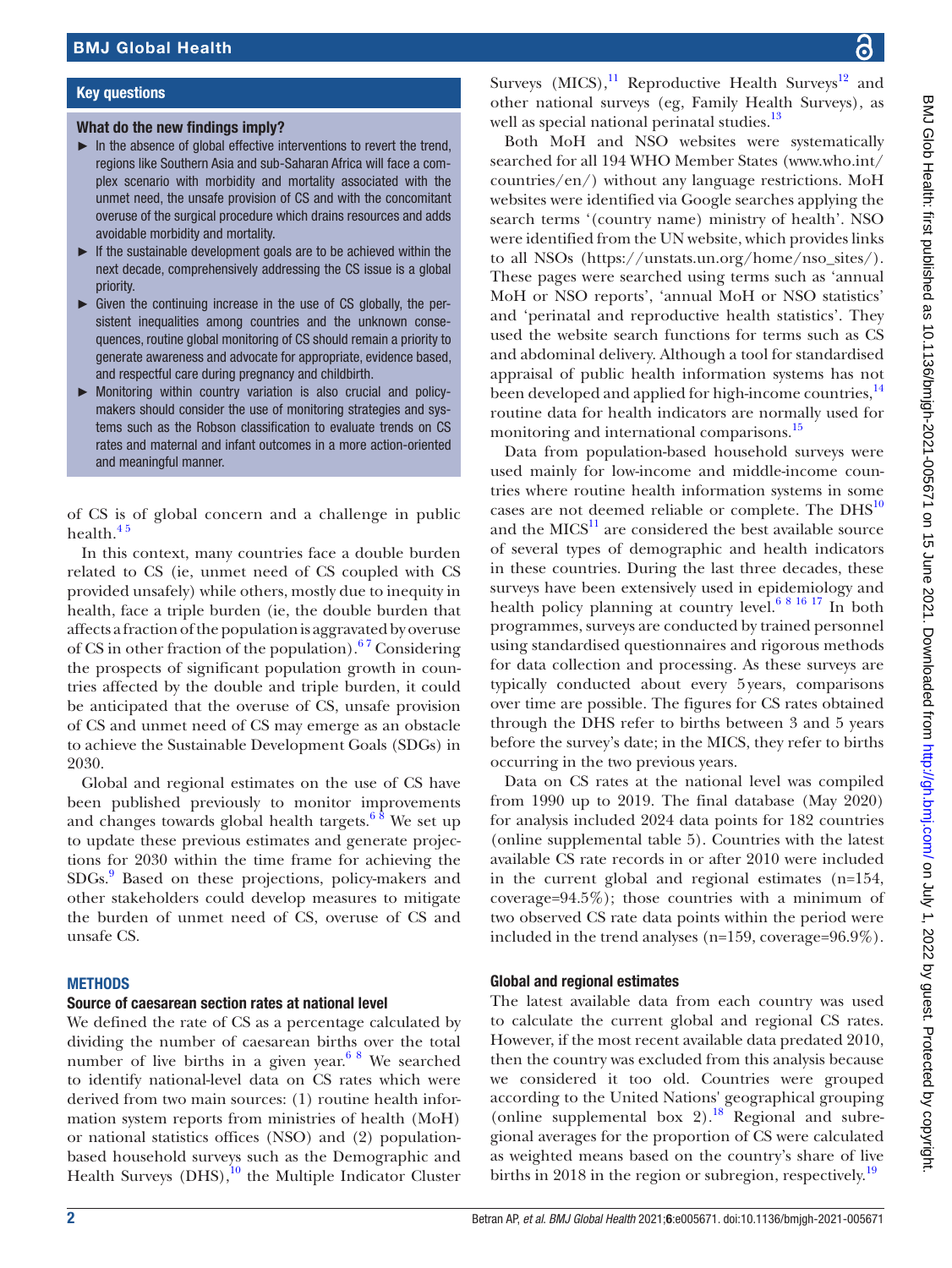'Coverage' was used as a measure to express how representative an estimate was regarding the region or subregion. Regional and subregional coverage were calculated as the proportion of total regional and subregional live births for which nationally representative data on CS were available. Estimates for subregions with coverage less than 60% were not calculated. We followed the Guidelines for Accurate and Transparent Health Estimates Reporting (GATHER) statement in developing the database, analysis and presentation of the study [\(online](https://dx.doi.org/10.1136/bmjgh-2021-005671) supplemental box  $1$ ).<sup>[20](#page-7-12)</sup>

#### Trends on caesarean section rates

We analysed the piecewise trend of CS rates at the national, regional and global levels from 1990 to 2018 in three periods: 1990–2000, 2000–2010 and 2010– 2018. Two countries (Zambia and Zimbabwe) had data pertaining to 2019 and were included. Countries with a minimum of two data points (observed CS rates) within the period (1990–2018) were included in the analyses. As most countries did not have CS rate records yearly, we performed data imputation. First, we conducted a linear interpolation between available data points (observed CS rates) for each country. Second, missing values from 1990 through the first available data point and the latest available data point through 2018 were filled in using multiple imputations. A Markov chain Monte Carlo method with five imputations was performed to impute all the missing values of CS rate for each country.<sup>21  $\overline{22}$ </sup> We described the CS rate changes at the regional, subregional and global levels. The CS rate changes at the national level were calculated by subtracting the earliest CS rate from the latest CS rate during each period. Regional, subregional and global averages for the CS rate changes were calculated as the weighted means of the CS rate changes at the national level using the number of live births of each country in 2005 as the weight. The method described above has been used in previous published trend analysis of  $CS.6$  $CS.6$ 

#### Projections of caesarean section rates for 2030

We generated projections of CS rates in 2021, 2025 and 2030 to predict the trend of CS rates. Predictions were calculated using the autoregressive integrated movingaverage (ARIMA) models $^{23}$  fitted for the CS rate at the subregional level, which represented what would happen if the past decades' CS rate trajectory continued until 2030.

The subregions were categorised into three groups based on the availability of nationally representative data on CS rates during the periods of 2010–2018, 2000–2018 or 1990–2018. Given the number of data points required for generating reliable projections of CS rates, the period of reference was determined based on the availability of nationally representative data on CS rates. In subregions with more than 80% of data on national CS rates from 2010 to 2018, we used data from 2005-2018 to fit the ARIMA models. For subregions with more than 80% of

data from 2000 to 2018, but with insufficient data from 2010 to 2018, CS rates from 2000 to 2018 were included for the projection. In subregions with less than 80% of data from 2000 to 2018, the ARIMA models were fitted with data for the whole period (1990–2018).

Stationarity of the CS rate series was judged by examining the autocorrelation function plots. For non-stationary series, differencing was performed to transform it into a stationary series. The minimum information criterion, extended sample autocorrelation function and the smallest canonical correlation method were performed to identify the orders of ARIMA processes tentatively. Candidate models with the smallest BIC statistics and the residuals' autocorrelations were non-significant at the level of 0.05 were selected. Based on the final selected models, we forecasted CS rates at subregional in 2021, 2025 and 2030. The projections at the regional and global level were calculated as weighted means based on the share of live births by subregion in the corresponding year.<sup>[23](#page-7-14)</sup>

We used PROC MI, PROC GLIMMIX, and PROC ARIMA in SAS V.9.4 (SAS Institute) to perform the analyses. Detailed description of statistical methods and codes is available in [online supplemental appendix](https://dx.doi.org/10.1136/bmjgh-2021-005671).

#### RESULTS

#### Current caesaeran section rates worldwide

A total of 154 countries with CS rate records in 2010 or later were included to describe current CS rates worldwide. This represents 94.5% of the world's live births in 2018. The global CS rate was 21.1% with averages of 8.2%, 24.2% and 27.2% in the least, less and more developed regions, respectively ([table](#page-3-0) 1). Lowest rates are found in sub-Saharan Africa (5.0%, 39 countries, 88.6% births coverage) and highest rates in Latin America and the Caribbean (42.8%, 23 countries, 91.2% births coverage). Estimates of current CS rates using data with imputation are available in the [online supplemental table 1](https://dx.doi.org/10.1136/bmjgh-2021-005671). The weighted mean of the difference between estimate CS rates at subregional level using original dataset and the imputed dataset is  $2.5\%$  (95% CI 0.1% to 4.9%). The top five countries with the highest CS rate worldwide were: Dominican Republic (58.1%), Brazil (55.7%), Cyprus (55.3%), Egypt (51.8%) and Turkey (50.8%), which also represented the highest CS rate in Americas, Asia, and Africa. In Europe, the highest CS rate was found in Romania (46.9%). The five countries with the lowest CS rate around the world belong to Africa: Chad (1.4%), Niger (1.4%), Ethiopia (1.9%), Madagascar (2%) and Cameroon (2.4%). Countries with the lowest CS rates in other regions were Timor-Leste (3.5%) in Asia, Papua New Guinea (3.0%) in Oceania, Netherlands (14.9%) in Europe and Haiti (5.4%) in Latin America [\(online](https://dx.doi.org/10.1136/bmjgh-2021-005671) [supplemental table 5\)](https://dx.doi.org/10.1136/bmjgh-2021-005671).

#### Trends of caesaeran section rates

[Table](#page-4-0) 2 shows the changes in the global, regional and subregional CS rates from 1990 to 2018 based on data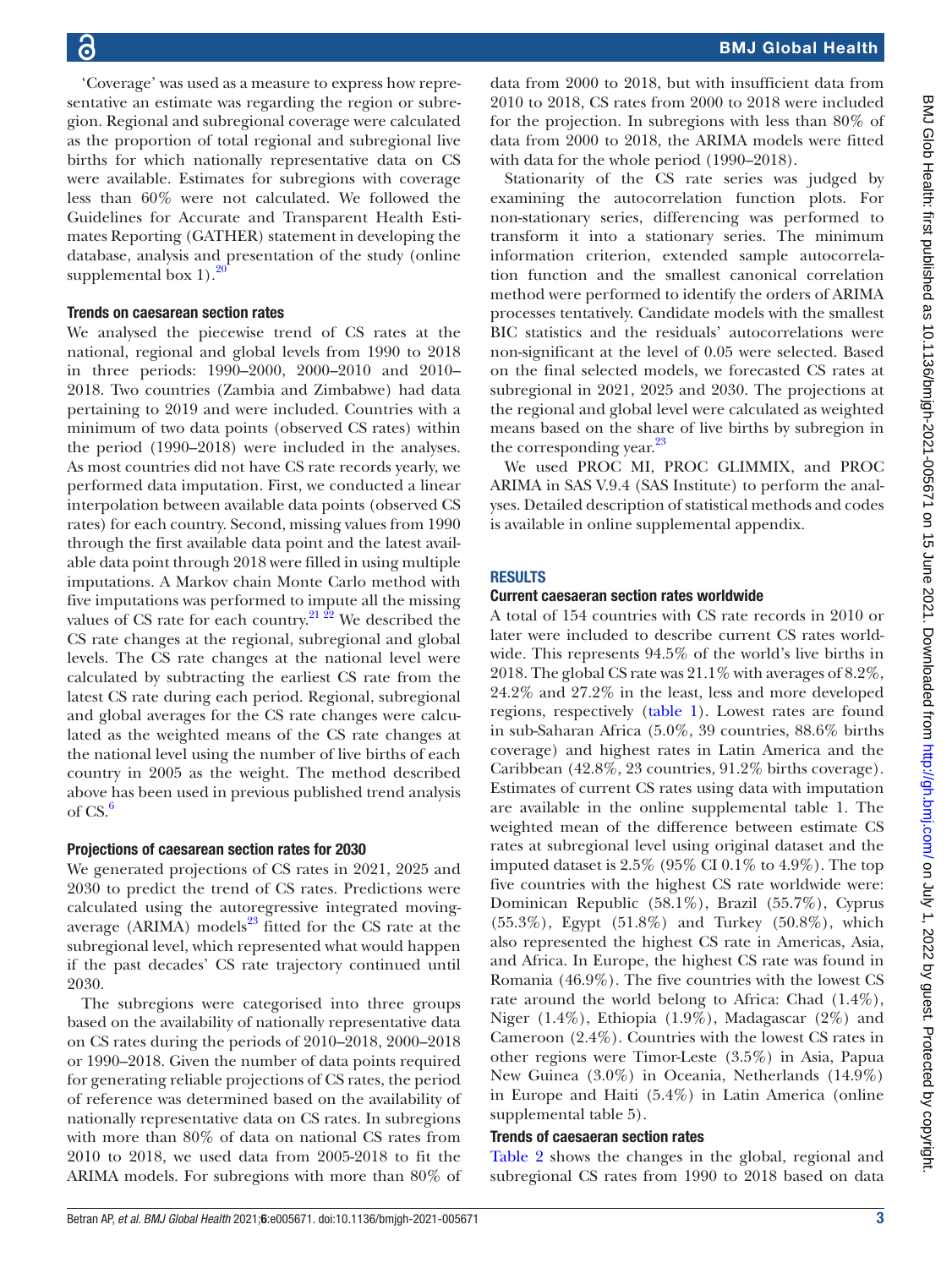<span id="page-3-0"></span>

| Table 1 Caesarean section (CS) rates in countries categorised according to United Nations geographical grouping in 2018* |                                                  |               |                           |  |  |  |  |  |  |
|--------------------------------------------------------------------------------------------------------------------------|--------------------------------------------------|---------------|---------------------------|--|--|--|--|--|--|
| Region/subregion                                                                                                         | Estimated CS rate (%, 95% CI) Range (min-max, %) |               | Coverage of estimates (%) |  |  |  |  |  |  |
| Africa $(n=44)$                                                                                                          | 9.2 (5.2 to 13.2)                                | $1.4 - 51.8$  | 89.9                      |  |  |  |  |  |  |
| Northern Africa (n=5)                                                                                                    | 32.0 (5.9 to 58.2)                               | $9.1 - 51.8$  | 97.8                      |  |  |  |  |  |  |
| Sub-Saharan Africa (n=39)                                                                                                | $5.0$ (3.5 to 6.6)                               | $1.4 - 50.7$  | 88.6                      |  |  |  |  |  |  |
| Asia $(n=40)$                                                                                                            | 23.1 (19.9 to 26.3)                              | $3.5 - 55.3$  | 96.7                      |  |  |  |  |  |  |
| Central Asia (n=5)                                                                                                       | 12.5 (6.5 to 18.4)                               | $5.3 - 18$    | 100                       |  |  |  |  |  |  |
| Eastern Asia (n=5)                                                                                                       | 33.7 (27.3 to 40.1)                              | 12.9-39.1     | 100                       |  |  |  |  |  |  |
| South-eastern Asia (n=8)                                                                                                 | 15.9 (9.6 to 22.3)                               | $3.5 - 32.7$  | 95.1                      |  |  |  |  |  |  |
| Southern Asia (n=7)                                                                                                      | 19.0 (13.7 to 24.3)                              | $6.6 - 40$    | 96.3                      |  |  |  |  |  |  |
| Western Asia (n=15)                                                                                                      | 31.7 (22.7 to 40.6)                              | $4.8 - 55.3$  | 91.0                      |  |  |  |  |  |  |
| Europe (n=38)                                                                                                            | 25.7 (23.4 to 28.0)                              | 14.9-46.9     | 98.8                      |  |  |  |  |  |  |
| Eastern Europe (n=10)                                                                                                    | 25.0 (18.7 to 31.3)                              | 17.9-46.9     | 100                       |  |  |  |  |  |  |
| Northern Europe (n=10)                                                                                                   | 25.3 (21.5 to 29.1)                              | 15.9-32.6     | 100                       |  |  |  |  |  |  |
| Southern Europe (n=11)                                                                                                   | 30.1 (27.5 to 32.7)                              | $21.2 - 34.1$ | 93.0                      |  |  |  |  |  |  |
| Western Europe (n=7)                                                                                                     | 24.2 (18.3 to 30.2)                              | 14.9-32.7     | 100                       |  |  |  |  |  |  |
| Americas (n=25)                                                                                                          | 39.3 (34.6 to 44.0)                              | $5.4 - 58.1$  | 93.7                      |  |  |  |  |  |  |
| Latin America and the Caribbean<br>$(n=23)$                                                                              | 42.8 (37.6 to 48.0)                              | $5.4 - 58.1$  | 91.2                      |  |  |  |  |  |  |
| Northern America (n=2)                                                                                                   | 31.6 (20.5 to 42.8)                              | $28.8 - 31.9$ | 100                       |  |  |  |  |  |  |
| Oceania $(n=7)$                                                                                                          | 21.4 (6.6 to 36.2)                               | $3.0 - 34.6$  | 96.4                      |  |  |  |  |  |  |
| Australia and New Zealand (n=2)                                                                                          | 33.5 (1.9 to 65.1)                               | 27.9-34.6     | 100                       |  |  |  |  |  |  |
| Melanesia, Micronesia, and Polynesia<br>$(n=5)$                                                                          | $3.6(0.7)$ to $6.6$ )                            | $3.0 - 17.4$  | 91.6                      |  |  |  |  |  |  |
| World total $(n=154)$                                                                                                    | 21.1 (18.8 to 23.3)                              | $1.4 - 58.1$  | 94.5                      |  |  |  |  |  |  |
| More developed countries $(n=45)$                                                                                        | 27.2 (25.2 to 29.2)                              | 14.9-55.3     | 99.3                      |  |  |  |  |  |  |
| Less developed countries (n=70)                                                                                          | 24.2 (20.9 to 27.5)                              | $2.4 - 58.1$  | 94.6                      |  |  |  |  |  |  |
| Least developed countries (n=39)                                                                                         | 8.2 (5.2 to 11.2)                                | $1.4 - 32.7$  | 92.0                      |  |  |  |  |  |  |

\*Countries with the latest CS rate record available in 2010 or late were included.

from 159 countries covering 96.9% of live births worldwide. Changes of CS rates in the Melanesia, Micronesia and Polynesia were not calculated due to the low data coverage in this subregion (10.5%). [Figure](#page-5-0) 1 depicts the regional and subregional trends of CS rates by the UN geographical grouping (one panel for each region). During the whole period, the CS rates increased in all subregions.

Worldwide, the average CS rate increased 19 percentage points from 1990 to 2018 ([table](#page-4-0) 2). The increase was largest in less developed countries (22.9 percentage points) and smallest in least developed countries (8.6 percentage points). Subregions with the greatest increases were Eastern Asia, Western Asia and Northern Africa (44.9, 34.7 and 31.5 percentage points, respectively) while sub-Saharan Africa with 3.6 percentage points of increase and Northern America with 9.5 percentage points of increase had the lowest rise. Compared with the 1990–2000 and 2010– 2018, the largest increases occurred in 2000–2010. The only reduction in CS rates was observed in Northern America during the period 2010–2018 (0.5 percentage points).

Over the whole period, Turkey, Andorra and Egypt have shown an increase in CS rate of more than 50 percentage points; China, Dominican Republic, Romania, Mauritius, Georgia and Paraguay present an increase of more than 40 percentage points. [Online](https://dx.doi.org/10.1136/bmjgh-2021-005671) [supplemental figure 1](https://dx.doi.org/10.1136/bmjgh-2021-005671) shows the top 10 countries with the largest increase from 1990 to 2018 and separately for each of the three periods studied (1990–2000, 2000–2010 and 2010–2018).

#### Projections of caesarean section rates for 2021–2030

Projections for Northern Europe and Northern America were based on data from 2005 to 2018. Projection for Central Asia was based on data from 2000 to 2018. For all the other subregions, projections were developed based on data for the whole period (1990–2018). [Online](https://dx.doi.org/10.1136/bmjgh-2021-005671) [supplemental table 2](https://dx.doi.org/10.1136/bmjgh-2021-005671) presents the number of observed CS rate data points and sampling period for forecasting in each subregion.

We estimated that the global average of the CS rate will increase from the current 21.1% to 28.5% (95% CI 23.9% to 33.1%) with more than 38million caesarean births in 2030 [\(online supplemental tables 3 and 4](https://dx.doi.org/10.1136/bmjgh-2021-005671)).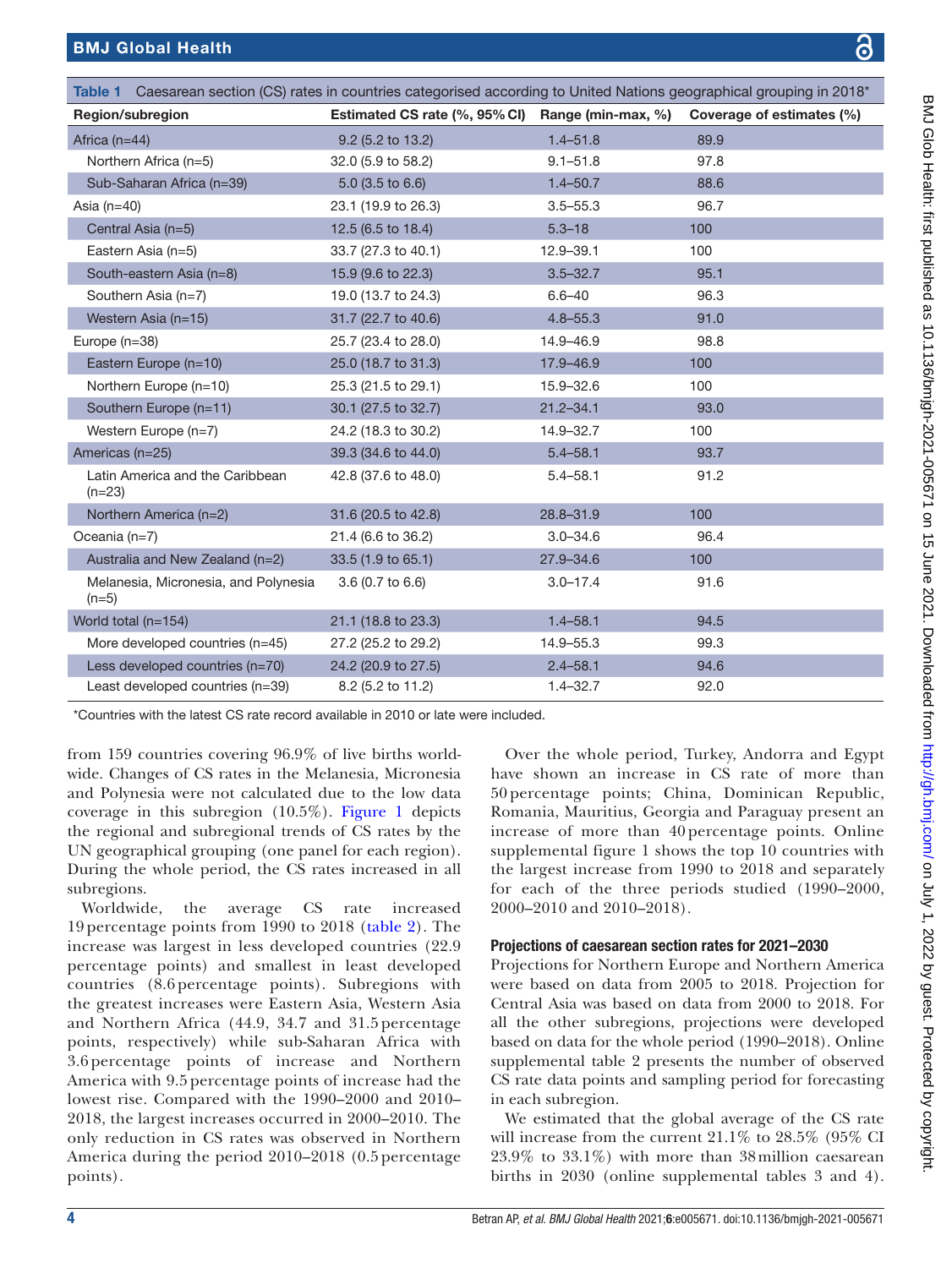## BMJ Global Health

<span id="page-4-0"></span>

| Caesarean section (CS) rate changes in regions/subregions from 1990 to 2018<br>Table 2 |                                       |                |                 |                          |                         |                           |                      |  |  |
|----------------------------------------------------------------------------------------|---------------------------------------|----------------|-----------------|--------------------------|-------------------------|---------------------------|----------------------|--|--|
| Region/<br>subregion*                                                                  |                                       | N              | Coverage<br>(%) | Rate changes (%, 95% CI) |                         |                           |                      |  |  |
|                                                                                        |                                       |                |                 | 1990-2000                | 2000-2010               | 2010-2018                 | 1990-2018            |  |  |
| Africa                                                                                 |                                       | 48             | 94.4            | 1.5 (0.7 to 2.4)         | 3.7 (1.5 to 5.8)        | $2.3$ (1.3 to 3.3)        | 7.5 (3.7 to 11.3)    |  |  |
|                                                                                        | Northern Africa                       | 5              | 97.4            | 6.2 (0.4 to 12.0)        | 16.2 (-2.2 to 34.7)     | 9.1 (3.3 to 14.8)         | 31.5 (2.6 to 60.5)   |  |  |
|                                                                                        | Sub-Saharan<br>Africa                 | 43             | 93.9            | $0.8$ (0.3 to 1.3)       | 1.6 (1.1 to 2.2)        | 1.2 (0.8 to 1.6)          | 3.6 (2.4 to 4.8)     |  |  |
| Asia                                                                                   |                                       | 42             | 98.4            | 6.2 (5.1 to 7.2)         | 10.6 (8.1 to 13.1)      | 7.7 (5.9 to 9.6)          | 24.5 (19.5 to 29.4)  |  |  |
|                                                                                        | <b>Central Asia</b>                   | $5\phantom{.}$ | 100             | 1.8 (0.3 to 3.2)         | 4.8 (2.3 to 7.2)        | 3.4 (2.1 to 4.8)          | 9.9 (5.2 to 14.6)    |  |  |
|                                                                                        | Eastern Asia                          | 5              | 100             | 8.7 (5.4 to 11.9)        | 20.9 (11.3 to 30.4)     | 15.3 (9.0 to 21.6)        | 44.9 (28.8 to 60.9)  |  |  |
|                                                                                        | South-eastern<br>Asia                 | 8              | 90.1            | 4.5 (1.7 to 7.3)         | 6.7 (4.1 to 9.3)        | 4.5 (1.5 to 7.6)          | 15.8 (8.7 to 22.8)   |  |  |
|                                                                                        | Southern Asia                         | 8              | 100             | 4.8 (3.3 to 6.3)         | 6.7 (4.2 to 9.3)        | 4.9 (1.9 to 7.9)          | 16.4 (10.9 to 21.9)  |  |  |
|                                                                                        | <b>Western Asia</b>                   | 16             | 99.0            | 12.1 (9.0 to 15.2)       | 12.9 (7.2 to 18.6)      | 9.7 (7.3 to 12.0)         | 34.7 (24.0 to 45.3)  |  |  |
|                                                                                        | Europe                                | 38             | 98.5            | 7.1 (6.1 to 8.1)         | 7.3 (5.9 to 8.7)        | $4.5$ (3.5 to 5.5)        | 18.9 (16.1 to 21.8)  |  |  |
|                                                                                        | Eastern Europe                        | 10             | 100             | 7.9 (5.9 to 9.8)         | 9.7 (6.8 to 12.7)       | 6.3 (4.6 to 7.9)          | 23.9 (17.7 to 30.0)  |  |  |
|                                                                                        | Northern Europe 10                    |                | 100             | 7.4 (5.4 to 9.5)         | 3.8 (2.3 to 5.2)        | 2.8 (1.0 to 4.5)          | 14.0 (9.8 to 18.1)   |  |  |
|                                                                                        | Southern Europe 11                    |                | 92.4            | 9.3 (7.3 to 11.2)        | 6.1 (3.3 to 8.9)        | 5.4 (3.1 to 7.7)          | 20.7 (16.2 to 25.3)  |  |  |
|                                                                                        | <b>Western Europe</b>                 | 7              | 100             | 4.3 (2.9 to 5.7)         | 6.6 (3.3 to 9.9)        | $2.1$ (0.1 to 4.1)        | 13.0 (7.1 to 18.9)   |  |  |
|                                                                                        | Americas                              | 25             | 96.0            | 5.6 (3.1 to 8.2)         | 11.2 (9.5 to 12.8)      | 3.5 (1.7 to 5.3)          | 20.3 (15.1 to 25.5)  |  |  |
|                                                                                        | Latin America<br>and the<br>Caribbean | 23             | 94.3            | 7.8 (5.2 to 10.4)        | 11.8 (9.9 to 13.8)      | 5.2 (3.5 to 6.9)          | 24.9 (19.5 to 30.3)  |  |  |
|                                                                                        | Northern<br>America                   | $\overline{2}$ | 100             | $0.5$ (-14.2 to 15.2)    | $9.5$ ( $-7.2$ to 26.2) | $-0.5$ ( $-17.5$ to 16.4) | $9.5$ (-5.4 to 24.5) |  |  |
|                                                                                        | Oceania†                              | 6              | 60.8            | 4.7 (1.3 to 8.2)         | 6.6 (2.2 to 11)         | 4.4 (2.2 to 6.7)          | 15.8 (5.9 to 25.6)   |  |  |
|                                                                                        | Australia and<br>New Zealand          | $\overline{2}$ | 100             | $5.4$ (-6.8 to 17.6)     | 7.3 (-19.7 to 34.3)     | 4.8 $(-0.2$ to 9.8)       | 17.5 (-26.6 to 61.7) |  |  |
|                                                                                        | World total                           | 159            | 96.9            | 5.0 (4.3 to 5.6)         | 8.7 (7.5 to 9.9)        | 5.7 (4.8 to 6.5)          | 19.4 (16.9 to 21.9)  |  |  |
|                                                                                        | More developed<br>countries           | 45             | 99.1            | 4.8 (3.7 to 6.0)         | 7.6 (6.5 to 8.7)        | 2.6 (1.6 to 3.6)          | 15.1 (12.7 to 17.4)  |  |  |
|                                                                                        | Less developed<br>countries           | 75             | 98.8            | 6.0 (5.0 to 7.0)         | 10.2 (8.3 to 12.2)      | 6.7 (5.4 to 8.0)          | 22.9 (19.1 to 26.8)  |  |  |
|                                                                                        | Least developed 39<br>countries       |                | 89.5            | 1.4 $(1.0 to 1.8)$       | 3.7 (2.2 to 5.3)        | 3.4 (1.9 to 5.0)          | 8.6 (5.3 to 11.8)    |  |  |

\*Countries categorised according to the UN geographical grouping.

†Changes of CS rates in Melanesia, Micronesia and Polynesia are not presented due to the low coverage in this subregion (10.5%).

Nearly 80% of these CS will be conducted in less developed countries, 9.4% in least developed countries and 11.7% in more developed countries. [Figure](#page-5-0) 1 depicts projections of the CS rate by region and development status for the present decade. By 2030, the CS rate will be similar in more and in less developed countries at 36.6% (95% CI 31.7% to 41.4%) and 36.5% (95% CI 32.7% to 40.3%), respectively [\(figure](#page-5-0) 1A). In least developed countries, the CS rate will be 11.8% (95% CI 9.7% to 13.8%). In Africa, while the Northern subregion will surge to 48.1% (95% CI 37.4% to 58.8%) CS rate in 2030, the sub-Saharan subregion will remain with the lowest rate at 7.1% (95% CI 6.4% to 7.9%) [\(figure](#page-5-0) 1B). [Figure](#page-5-0) 1C shows that two subregions will reach the 50% threshold in Asia by 2030: Eastern and Western Asia with CS rates at 63.4% (95% CI 52.9% to 74.0%) and

50.2% (95% CI 47.4% to 52.9%). By contrast, Central Asia presents the lowest prediction in this region with a CS rate of 13.3% (95% CI 2.0% to 24.6%). Projections for the Americas showed that in Latin America and the Caribbean 54.3% (95% CI 48.3% to 60.2%) of women will give birth by CS in 2030 while the predicted  $33.8\%$ (95% CI 22.8% to 44.8%) in Northern America reveals a small change in the use of CS [\(figure](#page-5-0) 1D). Projections for Europe are shown in [figure](#page-5-0) 1E. Highest CS rates are predicted in Southern Europe at 47% (95% CI 38.8% to 53.3%), while CS will be used in 27.6% (95% CI 16.2% to 39.1%) of the births in Northern Europe with almost no change during the current decade. The use of CS will continue to increase in Australia and New Zealand up to 45% (95% CI 38.1% to 52.0%) in 2030 ([figure](#page-5-0) 1E). Projections for the Melanesia, Micronesia and Polynesia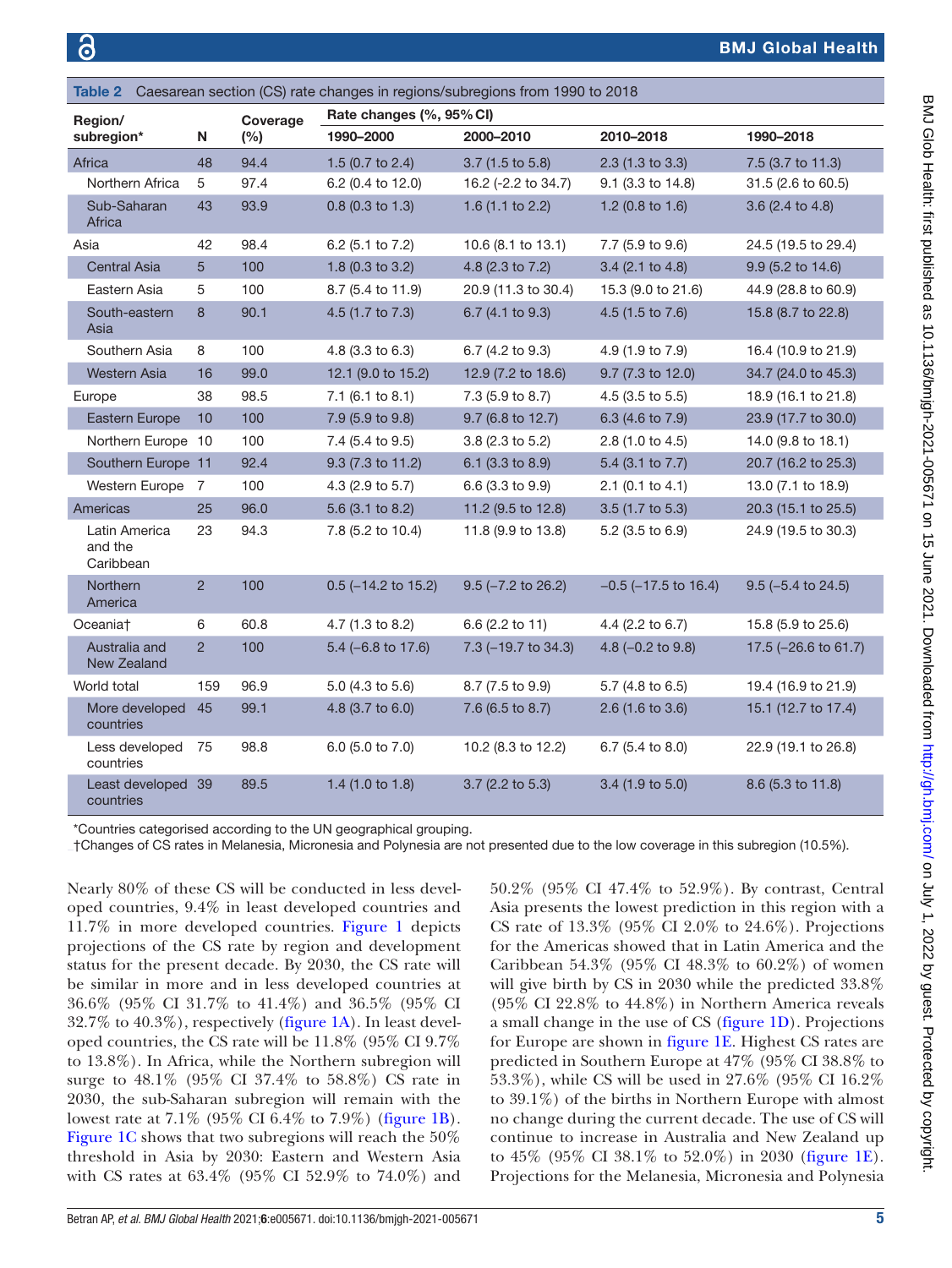

<span id="page-5-0"></span>Figure 1 Trends (1990–2018) and projections (2030) in global, regional and subregional estimates of CS rates. Solid lines are trend estimates and dotted lines are projections. (A) World; (B) Africa; (C) Asia; (D) Americas; (E) Europe; (F) Oceania. Rates and projections for the Melanesia, Micronesia, and Polynesia were not calculated due to the low coverage of data in this subregion of Oceania.

were not calculated due to the low data coverage in this subregion (10.5%).

#### **DISCUSSION**

Our estimates suggest that the current global CS rate is around 21%. While CS rates have steadily increased worldwide in the last three decades, sub-Saharan Africa continues to present the lowest CS rates and Latin America and the Caribbean remain at the highest. The projection of CS rates to 2021–2030 suggests that by 2030 the global CS rate will be nearing 30% with 38million CS being performed in 2030 worldwide. Sub-Saharan Africa is expected to remain well below the 10% CS rate threshold while CS may become the most frequent mode of birth in Eastern and Western Asia, and Latin America.

Both trends and projections show a 'two-speed growth' in Africa which results in two different emergencies in this continent. A policy dialogue for research on determinants and for action to improve intrapartum quality of care may be prioritised in Northern Africa while in sub-Saharan Africa, international support to strengthen health systems remains essential to deliver crucial interventions.<sup>4</sup> It is noteworthy that trends over last decade showed some signs of stabilisation in more developed regions such as Northern and Western Europe and North America. The underlying reasons for this trend need to

be evaluated and may be complex given the multiple dimensions of the challenge. Research is needed to understand how societal, public health policies and clinical developments may have contributed to the trend.

The increase in the use of CS worldwide involves multiple factors and interactions, including women and families' preferences, health professional's views and beliefs, convenience, remuneration, healthcare organisation and financing structures. $4^{24}$  Some of these factors are country-specific, but others are universal and aligned with the values and perceptions underpinning contemporary societies. In this context, reducing overuse of CS in a sustainable manner has proven difficult to achieve and our estimates show that CS has already become the most frequent mode of birth in several countries.

Although technology has rendered CS very safe where the conditions and skills are available, this is not the case in many settings in LMIC which lack the facilities or capacity to conduct safe surgery or treat complications.<sup>[3](#page-7-15)</sup> In addition, the growing use of CS in human parturition has health implications, ranging from short-term health benefits in certain situations to increased morbidity and mortality, including the possibility of long-term health effects to both women and children, some of which are not fully understood.<sup>12</sup> In the absence of global effective interventions to revert the current trend, in 2030, the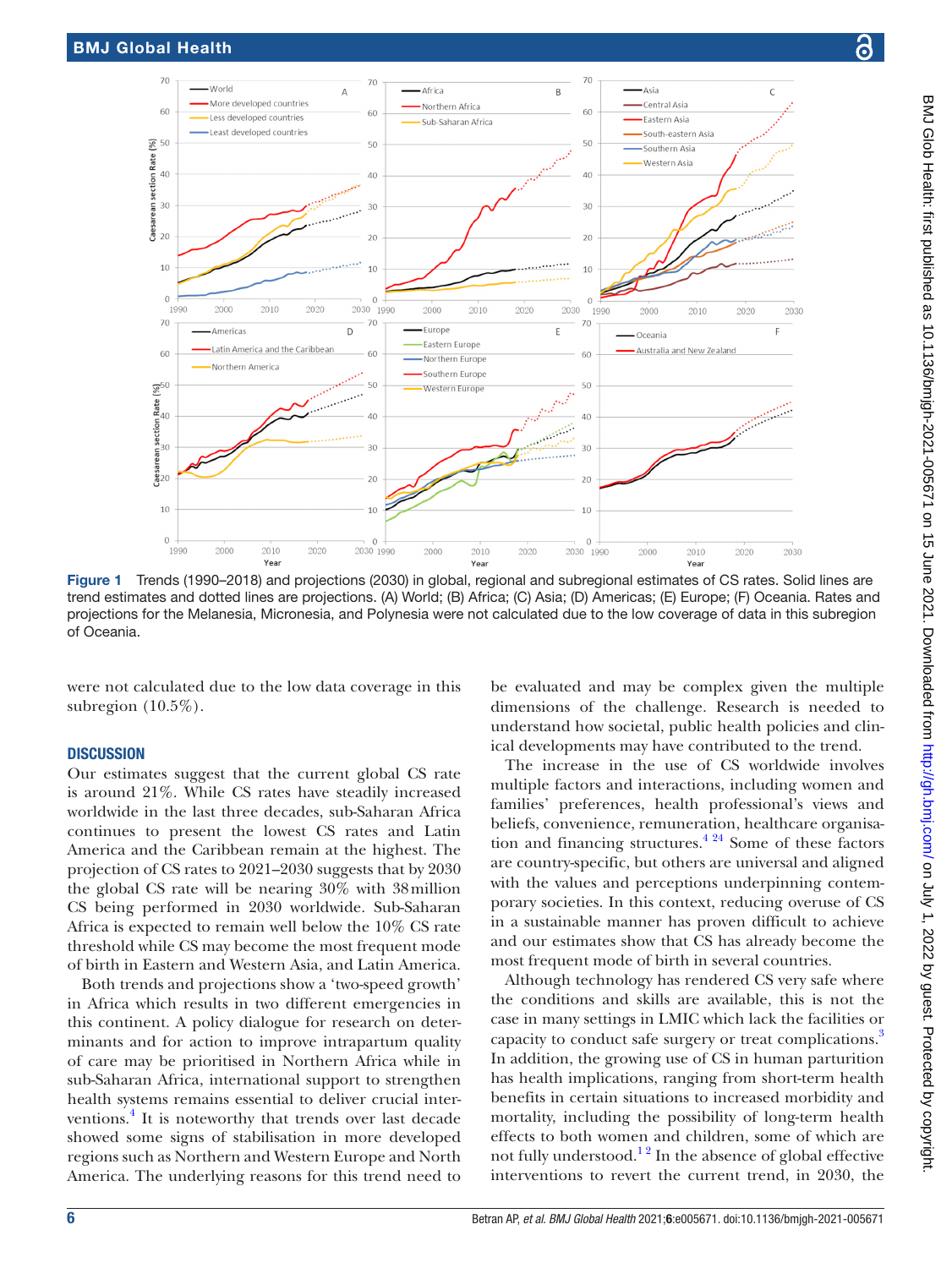CS rate in LMIC will catch up with that in more developed countries. Subregions like Northern Africa, Eastern Asia, Western Asia and Latin America will be around or beyond 50% of births by CS. Of the 38million predicted CS in 2030, only 11.7% will occur in more developed regions with about 33.5million CS occurring in less and least developed countries. Under current or similar care conditions, we hypothesise that the predicted number of CS in these regions will likely be associated with an important increase in maternal and perinatal morbidity and mortality.

Recognising the increasing weight of the non-medical factors in the decision-making of mode of birth, in 2018, WHO released recommendations on non-clinical interventions to reduce unnecessary use of the  $CS.<sup>24-25</sup>$ Implementation and success requires time and commitment because of the multiplicity of factors involved and the inherent complexity of the interactions between them.<sup>[4](#page-7-1)</sup> WHO also highlights the need to tailor interventions to local determinants and consider the views and needs of all involved in the decision-making for mode of birth.<sup>24 26-28</sup> Financial, regulatory and legislative interventions have emerged recently with focus on the reduction of unnecessary CS such as various payment methods for health workers or health organisations, financial incen-tive policies or legislatively imposed clinical guidelines.<sup>[29](#page-7-17)</sup> However, the evidence is inconclusive with inconsistent effects and low-quality evidence.

National CS rates and trends such as those included in this analysis are paramount for global monitoring but, as any average, they mask differences and inequalities within countries.<sup>[7](#page-7-18)</sup> For example, in China, large and super cities had undergone rapid increase in CS rates in 1990s and early 2000s but the CS rates in those places have actually been declining over the past decade while CS rates in rural areas have been continuously increasing. $30$  It is essential to consider the use of monitoring strategies and systems such as the Robson classification to evaluate trends of CS rates and maternal and infant outcomes in a more action-oriented and comparable manner.<sup>[5 31 32](#page-7-20)</sup> Despite the continuous growth of national CS rates globally, it should be noted that for a substantial proportion of the global population, CS need is frequently unmet, $^7$  $^7$ and no 'optimal' CS rate ensures that all women who need a CS do undergo the procedure.

#### Strength and limitations

The present estimates and projections are based on a global, broad and systematic review of CS rates' data covering more than 95% of live births worldwide. It builds on previous efforts, and the estimation methods have been further developed to limit imprecision. CS data derived from the sources used are considered reliable and are routinely used to conduct epidemiological analysis and monitor trends.<sup>[6 7 33](#page-7-2)</sup> However, a degree of caution should be exercised when considering our findings. We use various types of data sources (routine data and surveys). Most countries did not have annual records

for CS rates, and interpolation was performed. If the data in 2018 was not available, the CS rate for the latest year available (in 2010 or later) was used for all subsequent years up to 2018. This conservative assumption potentially contributed to the smaller increase estimated from 2010 to 2017. This assumption coupled with the smaller number of years included in the later period (2010–2018) may have resulted in the trend towards stabilisation of CS rates observed in our estimates during this later period (eg, flattening of some CS rate curves in [figure](#page-5-0) 1). If this is the case, the stabilisation of the rates could be a statistical artefact rather than the existence of a true CS rate ceiling. Lastly, our estimates do not consider a possible impact of the COVID-19 pandemic to the CS rates.

#### Implications for research and practice

The expanding use of CS around the world has important implications for planning the allocation of resources and care organisation in the next decade. Understanding the future demand and the gap between what is currently offered and what is likely to happen or should happen could guide investments in research and services, capacity building and infrastructure. The evidence is building for non-medicalised birth and when possible, minimal interference with physiological processes is preferable.<sup>34</sup> Acquiring a complete understanding of the long-term effects for women, children and the civilisation itself should be considered a research priority in the next decade. Addressing the CS double or triple burden that high maternal mortality countries face is essential to improve global maternal and newborn health and achieve the SDGs.

#### **CONCLUSION**

Current trends and projections of CS use worldwide reveal that the present-day societies are continually moving towards medicalisation and overmedicalisation of childbirth. Southern Asia and sub-Saharan African countries face a complex scenario related to women's mode of birth with morbidity and mortality associated with the unmet need, the unsafe provision of CS, and instances of overuse of the surgical procedure which drains resources and adds avoidable morbidity and mortality. If the SDGs are to be achieved within next decade, comprehensively addressing the CS issue is a global priority.

Contributors APB and JZ had the original idea. A-BM collected and curated the data. JY conducted the analysis. APB, JY, A-BM, JPS and JZ wrote the manuscript and contributed to data interpretation. All authors took responsibility for the final manuscript.

Funding UNDP/UNFPA/UNICEFUnicef/WHO/World Bank Special Programme of Research, Development and Research Training in Human Reproduction and the Bill and Melinda Gates Foundation.

Competing interests None declared.

Patient consent for publication Not required.

Provenance and peer review Not commissioned; externally peer reviewed.

Data availability statement All data relevant to the study are included in the article or uploaded as online supplemental information. No additional data.